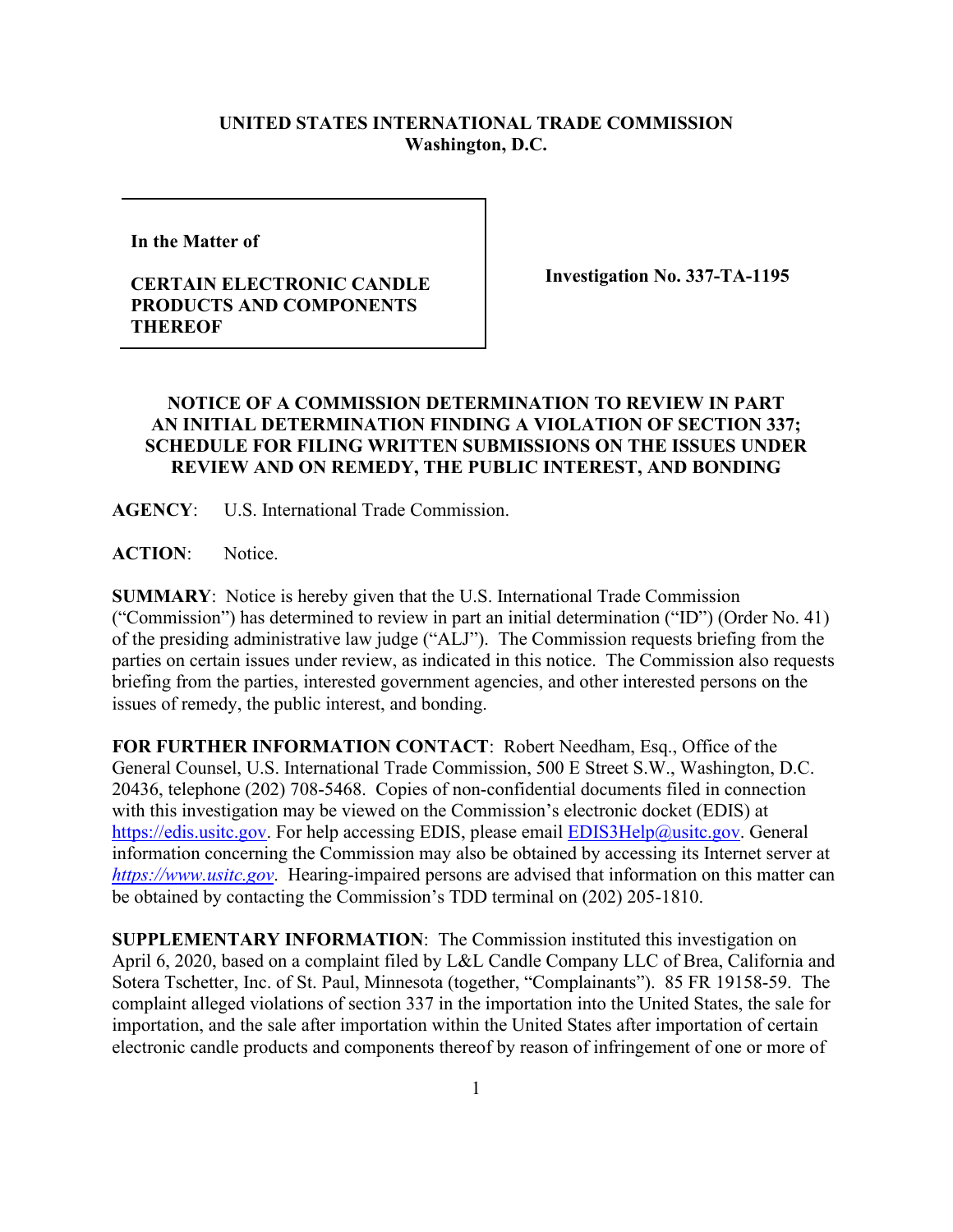claims 1-6, 10, 12-15, 17-19, and 28 of U.S. Patent No. 8,550,660; claims 1-15 of the U.S. Patent No. 9,366,402; claims 1-4, 6-12, 14-18, 20-25, 27, and 28 of the U.S. Patent No. 9,512,971; claims 1-7, 10-14, 17, 18, 22, 24, 25, 27, and 29 of U.S. Patent No. 9,523,471; and claims 1-5, 7, 8, 10-12, 15, 17, 21 and 22 of U.S. Patent No. 10,533,718. *Id*. The notice of investigation named as respondents The Gerson Company of Olathe, Kansas; Gerson International (H.K.) Ltd. of Hong Kong; Sterno Home Inc. of Coquitlam, Canada; Ningbo Huamao International Trading Co., Ltd. of Ningbo City, China; Ningbo Yinzhou Langsheng Artware Co., Ltd of Ningbo City, China; Lifetime Brands, Inc. of Garden City, New York; Scott Brothers Entertainment, Inc. of Las Vegas, Nevada; Nantong Ya Tai Candle Arts & Crafts Co., Ltd. of San Gabriel, California; NapaStyle, Inc. of Napa, California; Veraflame International, Inc. of Vancouver, Canada ("Veraflame"); MerchSource, LLC of Irvine, California; Ningbo Mascube Import Export Company of Ningbo City, China ("Ningbo Mascube"); Decorware International Inc. dba Decorware Inc. of Rancho Cucamonga, California; Shenzhen Goldenwell Smart Technology Co., Ltd. of Shenzhen City, China; Shenzhen Ksperway Technology Co., Ltd. of Shenzhen City, China; Ningbo Shanhuang Electric Appliance Co. of Ningbo City, China ("Ningbo Shanhuang"); Yiwu Shengda Art Co., Ltd. of Yiwu City, China ("Yiwu Shengda"); Shenzhen Tongfang Optoelectronic Technology Co., Ltd. of Shenzhen City, China; TFL Candles of Shenzhen City, China; Guangdong Tongfang Lighting Co., Ltd. of Hong Kong; Tongfang Optoelectronic Company of Hong Kong; and Virtual Candles Limited of Kent, United Kingdom ("Virtual Candles"). *Id.* at 19159. The Office of Unfair Import Investigations ("OUII") is a party to the investigation. *Id*.

The Commission terminated five respondents from the investigation based on consent orders. See Order No. 7 (May 4, 2020), *unreviewed by* Notice (Jun. 3, 2020) (terminating the investigation with respect to Shenzhen Tongfang Optoelectronic Technology Co., Ltd.; TFL Candles; Guandong Tongfang Lighting Co., Ltd.; and Tongfang Optoelectronic Company); Order No. 37 (Dec. 17, 2020), *unreviewed by* Notice (Jan. 5, 2021) (terminating the investigation with respect to Nantong Ya Tai Candle Arts & Crafts Co., Ltd. based on a consent order and a settlement agreement). The Commission also terminated eight respondents from the investigation based on settlement. Order No. 12 (Jun. 15, 2020), *unreviewed by* Notice (Jun. 20, 2020) (terminating The Gerson Company and Gerson International (H.K.) Ltd. based on settlement); Order No. 15 (Jul. 15, 2020), *unreviewed by* Notice (Aug. 5, 2020) (terminating Merchsource, LLC based on settlement); Order No. 29 (Oct. 19, 2020), *unreviewed by* Notice (Nov. 2, 2020) (terminating Decorware International Inc. based on settlement); Order No. 38 (Dec. 18, 2020), *unreviewed by* Notice (Jan. 5, 2021) (Sterno Home Inc., Ningbo Huamao International Trading Co., Ltd., and Ningbo Yinzhou Langsheng Artware Co., Ltd. based on settlement); Order No. 39 (Dec. 18, 2020), *unreviewed by* Notice (Jan. 5, 2021) (terminating Lifetime Brands, Inc. based on settlement). The Commission further terminated three respondents from the investigation based on Complainants' partial withdrawal of the complaint due to the failure to serve those entities with the complaint and notice of investigation. Order No. 35 (Nov. 13, 2020), *unreviewed by* Notice (Nov. 30, 2020) (terminating NapaStyle, Inc., Shenzhen Goldenwell Smart Technology Co., Ltd., and Shenzhen Ksperway Technology Co., Ltd. based on a partial withdrawal of the complaint). Finally, the Commission terminated Scott Brothers Entertainment Inc. from the investigation based on a summary determination that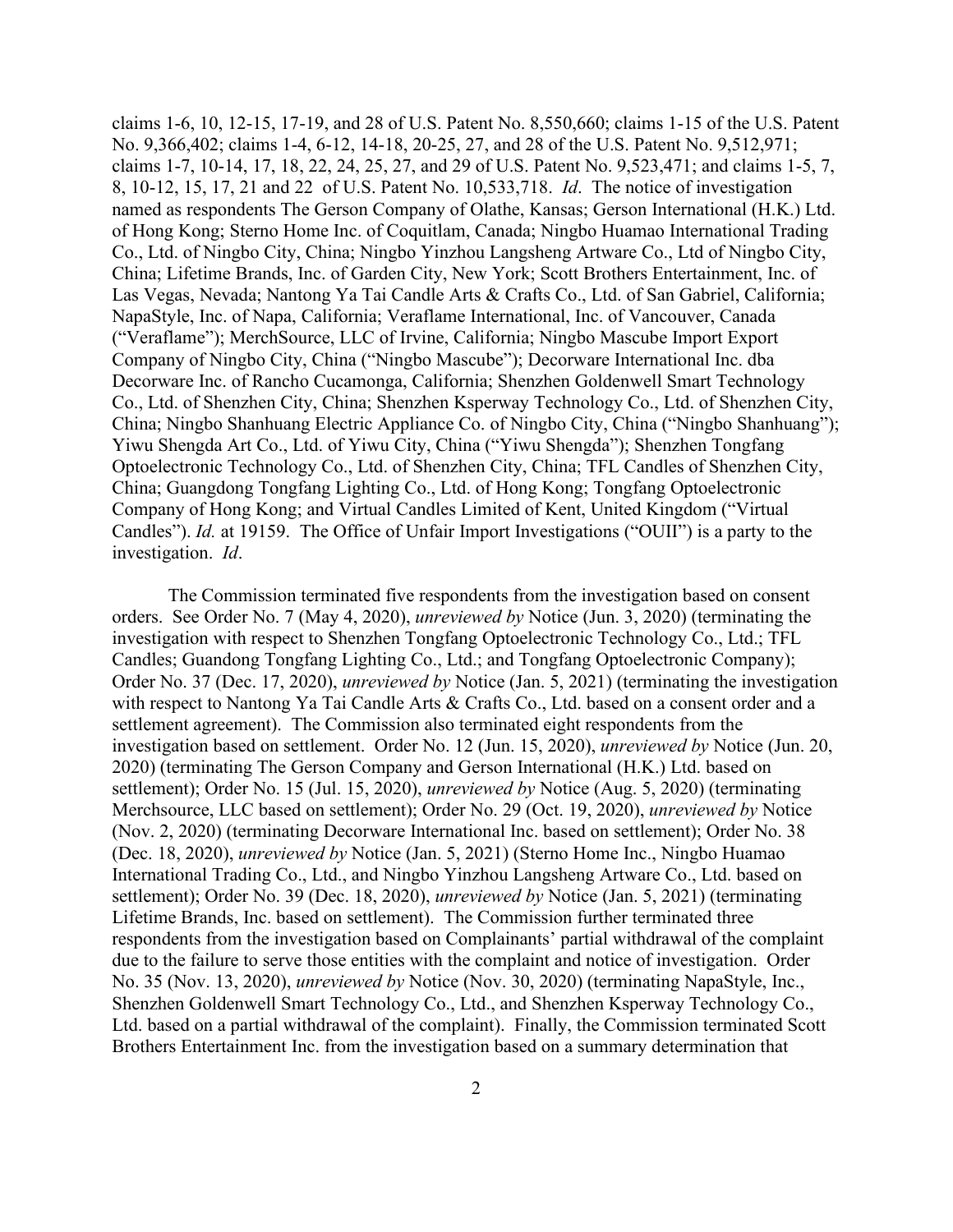Complainants failed to establish the importation requirement with respect to that respondent. Order No. 17 (Jul. 28, 2020), *unreviewed by* Notice (Aug. 28, 2020).

With respect to the five remaining respondents, the Commission found Veraflame, Ningbo Mascube, Virtual Candles, Yiwu Shengda, and Ningbo Shanhuang (together, "the Defaulting Respondents") in default for failing to respond to the complaint and notice of investigation and for failing to show cause why they had not done so, or for failing to participate in discovery. Order No. 14 (Jul. 8, 2020), *unreviewed by* Notice (Aug. 3, 2020) (finding Veraflame, Mascube, and Virtual Candles in default); Order No. 33 (Nov. 12, 2020), *unreviewed by* Notice (Nov. 30, 2020) (finding Yiwu Shengda and Ningbo Shanhuang in default).

On November 13, 2020, Complainants moved for a summary determination of violation and for a recommendation for the issuance of a GEO. On December 4, 2020, OUII filed a response that questioned whether Complainants had satisfied the economic prong of the domestic industry requirement, but otherwise supported a finding of violation and the issuance of a GEO. On December 9, 2020, Complainants filed a reply in support of their motion.

On April 2, 2021, the ALJ issued the subject ID and granted Complainants' motion for a summary determination of violation by each of the five Defaulting Respondents. Order No. 41 (Apr. 2, 2021). No party petitioned for review of the subject ID.

The Commission has determined to review the subject ID in part. Specifically, the Commission has determined to review the ID's finding that Complainants satisfied the economic prong of the domestic industry requirement. The Commission has not determined to review any other findings in the ID.

In connection with its review, the Commission is interested in briefing on the following issues:

- 1. Attached to Complainants' motion for summary determination, Complainants submitted the declaration of Dr. Seth Kaplan. That declaration repeatedly refers to exhibits "attached hereto," but the declaration contains no attachments. Do the documents referred to in Dr. Kaplan's declaration appear elsewhere in the record? If so, please identify the location. If not, please address the admissibility of Dr. Kaplan's declaration and whether the Commission should entertain a motion under Rule 210.15 (19 CFR 210.15) by Complainants, accompanied by the exhibits, to reopen the record to admit the exhibits into the administrative record.
- 2. Please discuss Complainants' domestic industry investments under Section  $337(a)(3)(A)$ , (B), or (C) that are related to products that practice each patent and explain whether such investments are significant or substantial under each subsection in light of Commission and Federal Circuit precedents. Please include in your response, a contextual discussion of the relevant marketplace, for example, without being exhaustive, a discussion of Complainants' foreign investments relative to its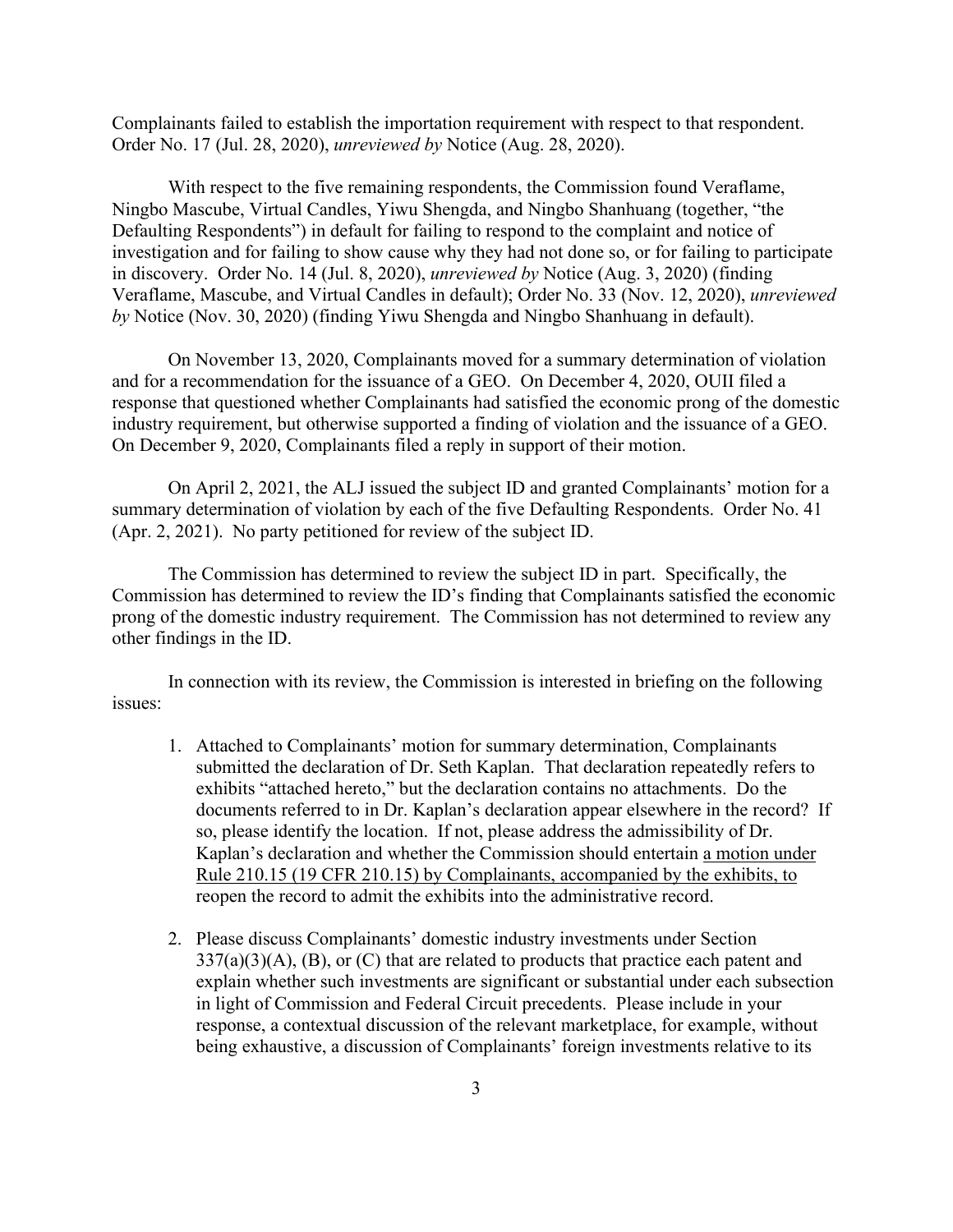domestic industry expenditures in these statutory categories, a discussion of the value added to the product from Complainant's activities in the United States, and/or a discussion of the domestic industry investments in the statutory categories relative to Complainants' total domestic operations. *See*, *e.g.*, *Certain Carburetors & Prods. Containing Such Carburetors*, Inv. No. 337-TA-1123, Comm'n Op., 2019 WL 5622443, \*12 (Oct. 28, 2019); *Certain Solid State Storage Drives, Stacked Electronics Components, and Products Containing the Same,* Inv. No. 337-TA-1097, Commission Op. at 29-30 (June 29, 2018).

- 3. Please address whether the domestic industry investments constitute investments in the "exploitation" of the asserted patents under Section 337(a)(3)(C). *See Certain Integrated Circuit Chips and Products Containing the Same*, Inv. No. 337-TA-859, Comm'n Op., 2014 WL 12796437 (Aug. 22, 2014).
- 4. Please explain whether Complainants' asserted domestic industry differs from that of a mere importer, including by discussing: (A) how the Commission and the Federal Circuit have considered such investments in prior investigations, and (B) how the facts of this investigation should be assessed in light of applicable precedent. Also address the extent to which the activities relied upon to show satisfaction of the economic prong need to take place in the United States either as a legal or a practical matter, such that those activities would not distinguish a domestic industry from a mere importer.

The parties are invited to brief only the discrete issues described above, with reference to the applicable law and evidentiary record. The parties are not to brief other issues on review, which are adequately presented in the parties' existing filings.

In connection with the final disposition of this investigation, the statute authorizes issuance of (1) an order that could result in the exclusion of the subject articles from entry into the United States, and/or (2) cease and desist orders that could result in the respondents being required to cease and desist from engaging in unfair acts in the importation and sale of such articles. Accordingly, the Commission is interested in receiving written submissions that address the form of remedy, if any, that should be ordered. If a party seeks exclusion of an article from entry into the United States for purposes other than entry for consumption, the party should so indicate and provide information establishing that activities involving other types of entry either are adversely affecting it or likely to do so. For background, see *Certain Devices for Connecting Computers via Telephone Lines*, Inv. No. 337-TA-360, USITC Pub. No. 2843, Comm'n Op. at 7- 10 (December 1994).

The statute requires the Commission to consider the effects of that remedy upon the public interest. The public interest factors the Commission will consider include the effect that an exclusion order and/or a cease and desist order would have on (1) the public health and welfare, (2) competitive conditions in the U.S. economy, (3) U.S. production of articles that are like or directly competitive with those that are subject to investigation, and (4) U.S. consumers.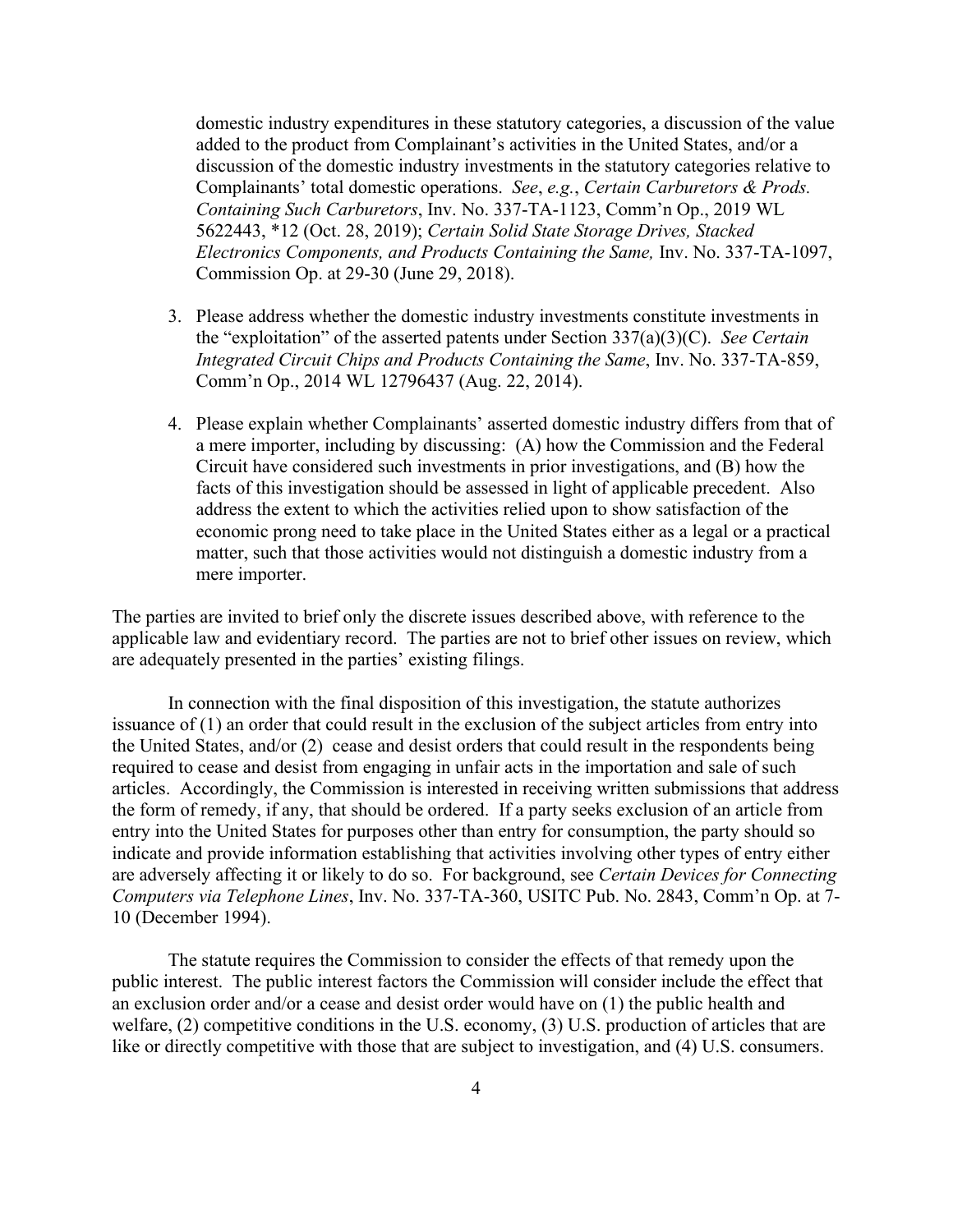The Commission is therefore interested in receiving written submissions that address the aforementioned public interest factors in the context of this investigation.

If the Commission orders some form of remedy, the U.S. Trade Representative, as delegated by the President, has 60 days to approve, disapprove, or take no action on the Commission's determination. *See* Presidential Memorandum of July 21, 2005, 70 FR 43251 (July 26, 2005). During this period, the subject articles would be entitled to enter the United States under bond, in an amount determined by the Commission and prescribed by the Secretary of the Treasury. The Commission is therefore interested in receiving submissions concerning the amount of the bond that should be imposed if a remedy is ordered.

**WRITTEN SUBMISSIONS**: The Commission requests that the parties to the investigation file written submissions on the issues identified in this notice. Parties to the investigation, interested government agencies, and any other interested parties are encouraged to file written submissions on the issues of remedy, the public interest, and bonding. Such initial submissions should include views on the recommended determination by the ALJ on remedy and bonding.

In their initial submissions, Complainants and OUII are also requested to identify the remedy sought and to submit proposed remedial orders for the Commission's consideration. Complainants are also requested to state the HTSUS subheadings under which the accused products are imported and to supply the identification information for all known importers of the products at issue in this investigation. The initial written submissions and proposed remedial orders must be filed no later than close of business on June 1, 2021. Reply submissions must be filed no later than the close of business on June 8, 2021. No further submissions on these issues will be permitted unless otherwise ordered by the Commission.

Persons filing written submissions must file the original document electronically on or before the deadlines stated above. The Commission's paper filing requirements in 19 C.F.R. 210.4(f) are currently waived. 85 FR 15798 (March 19, 2020). Submissions should refer to the investigation number (Inv. No. 337-TA-1195) in a prominent place on the cover page and/or the first page. (*See* Handbook for Electronic Filing Procedures, *https://www.usitc.gov/documents/handbook\_on\_filing\_procedures.pdf* ). Persons with questions regarding filing should contact the Secretary, (202) 205-2000.

Any person desiring to submit a document to the Commission in confidence must request confidential treatment. All such requests should be directed to the Secretary to the Commission and must include a full statement of the reasons why the Commission should grant such treatment. See 19 CFR 201.6. Documents for which confidential treatment by the Commission is properly sought will be treated accordingly. A redacted non-confidential version of the document must also be filed simultaneously with any confidential filing. All information, including confidential business information and documents for which confidential treatment is properly sought, submitted to the Commission for purposes of this investigation may be disclosed to and used: (i) by the Commission, its employees and Offices, and contract personnel (a) for developing or maintaining the records of this or a related proceeding, or (b) in internal